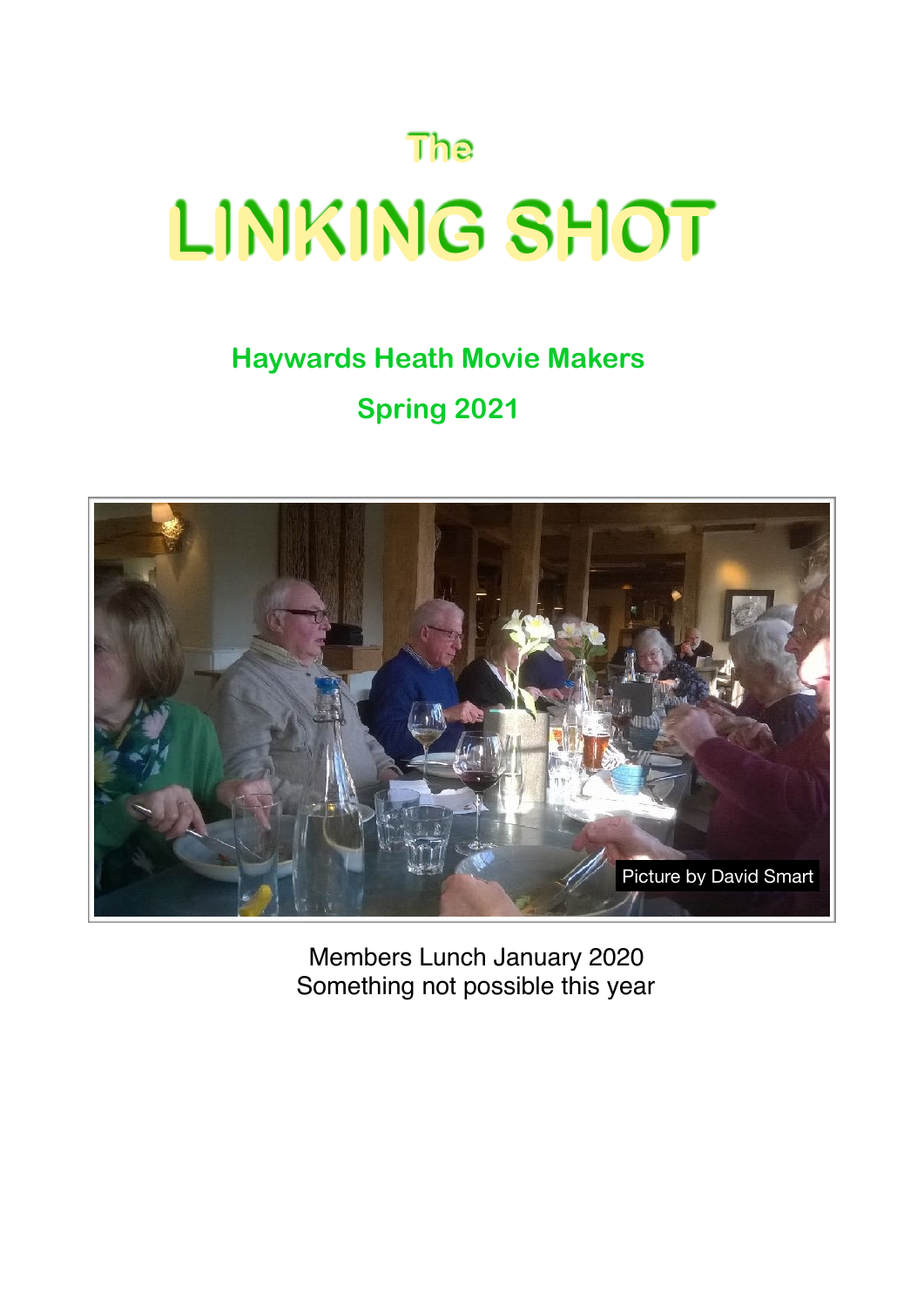#### **David's Deliberations**

By now you will have received our programme for the rest of this year and into 2022. We took the decision to continue on  $700$  until it is safe to consider meeting up indoors again. Also there is a degree of uncertainty about when the Upper Room where we meet will become available, together with the possible restrictions, cleaning and sanitising procedures that may still be required. As we have successfully harnessed Zoom, we decided to expand our horizons and reach out to our old friend Willy van der Linden in Belgium with a live hook up. Willy has been making films for many years and has won many awards for his work. He will be showing us some of his films and telling us how and why he made them.

We learned that the SERIAC Film Festival usually held at The Oast Theatre in Tonbridge will not take place as the theatre remains closed. I also learned that there are no plans to hold the Festival "virtually". The entries will be judged as usual and certificates awarded but no public show will take place.

As you know BIAFF has suffered a similar fate, but at least we can take part in the Festival from the comfort of our own armchairs!

I recently opened a long forgotten store cupboard to discover a lot of my old "camera original" tapes, these being a mixture of VHS, VHS-C, SVHS, SVHS-C and DV. I decided to tackle the VHS family first as I only have one player that will handle VHS and SVHS which is now 27 years old and being largely a mechanical device will not last forever!

In order to digitise these analogue tapes, I purchased a package from Magix (Rescue Your Video Tapes) which comprises a USB dongly thing with composite video, SVHS video and audio L & R inputs plus the necessary software. It was very quick and easy to set up and works seamlessly. So far I have digitised around 30 cassettes very successfully which has certainly made some space in my cupboard!

I don't know about you, but I'm finding it very difficult to think of things that could be made into a film. Out of curiosity (and perhaps desperation), I have just purchased a "Trail Camera" in the hopes of catching some wildlife to add another dimension to my repertoire. So, watch out for a "Safari" epic coming soon! 

That's all for now. David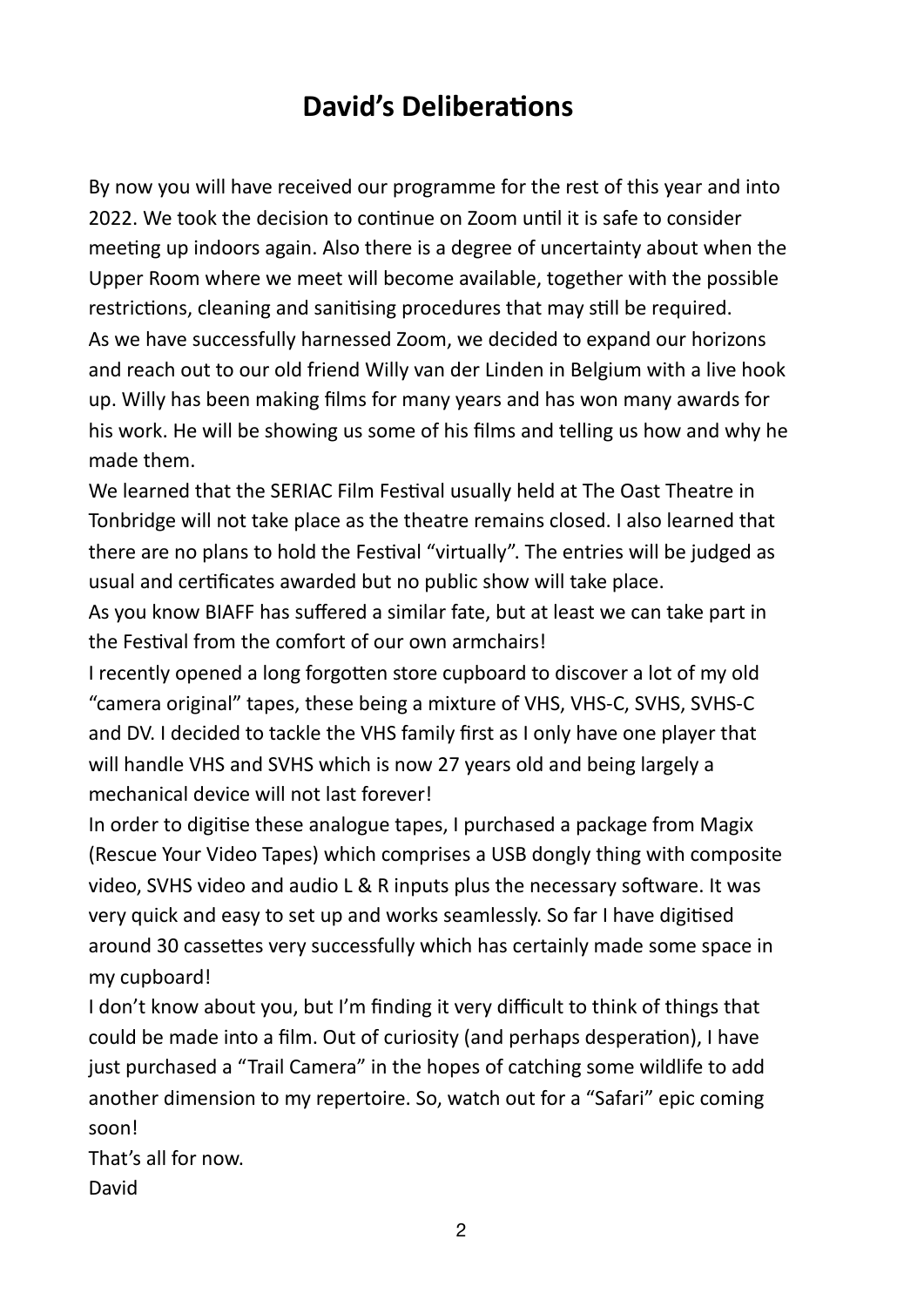*Due to page limitations with all the competition results from December, this article that was submitted in good time for the winter issue was held over for this spring edition. (OK I forgot I had it - sorry)* Ed.

#### A Special Relationship – the inside story

Following the success of our club film as winner of last year's Albany and the Sussex Film Festivals, I thought it would be of interest to document some of the background that affected the production.

For some years now we have been using stories that have come to us from a writing group. The Lancashire Authors Association (LAA) was established in the 1900's and is one of the oldest writing groups



still flourishing in England. Last year's film was no exception, but it was not as straightforward as previous productions.

At the start of our relationship with the LAA, they set up an annual "film challenge" competition where, given our future Albany theme, they invite entries from their members for consideration by us to decide whether any are suitable to be made into a film. Having selected a likely story there is a considerable amount of work for us to turn it into a script suitable for filming, but we have been lucky so far. One of the LAA members, Christine McCherry was responsible for the story we used for a previous Albany winner "Jim's Dream".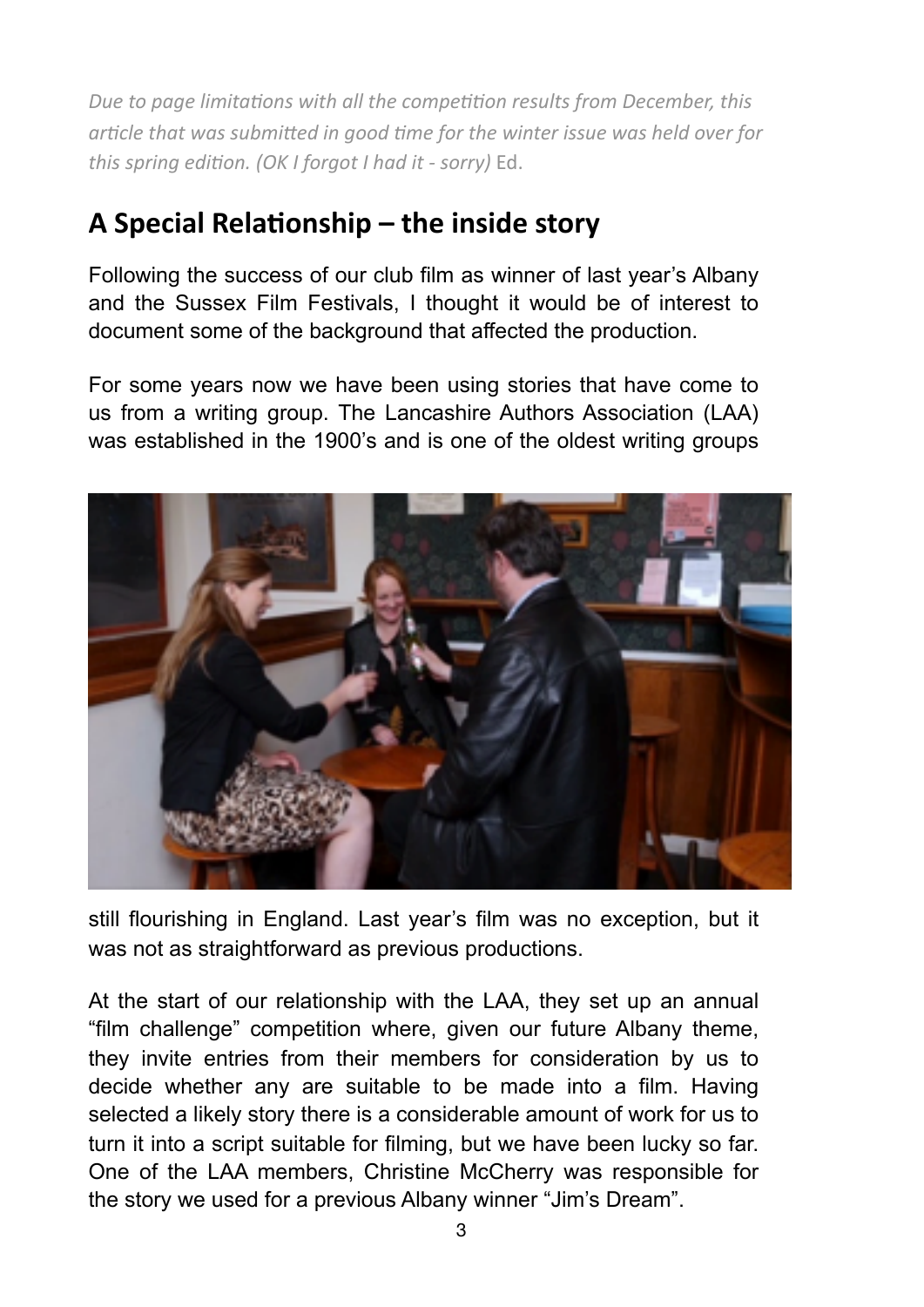She submitted a story for last year's Albany (theme – Too Close to Call), but we were unable to film this due to numerous let-downs by cast members. However, with some deft script tweaking by Ron & Joy Prosser, the bones of the original story now fitted this year's theme (A Change of Direction).

I e-mailed the good news of our wins to the LAA secretary and sent a DVD for her to pass on to Christine, who then sent us a message of congratulation via our website, I replied to her expressing the hope



that she didn't mind us altering her story to fit the new theme. Her reply came back revealing a fascinating back story that was uncannily near to our treatment of the original story.

Her email went as follows –

*Hi David, I didn't mind at all. You all did a great job and made my story look better than I thought it was. An incredible co-incidence occurred after you accepted my story. I had based it on my own experience as my father was an American Airman who met my mother towards the end of WW2. They had a brief affair before he was sent home to the U.S. Mum never saw him again. I tried for years to find him but with so few facts to go on I gave up in the end. Then, out of the blue my son was researching our family history and got a D.N.A. match to someone in Pennsylvania. He found a sister, a brother and brother-in-law together with loads of other relatives I never knew I had. I was told my father passed away in 1981 aged just 61.*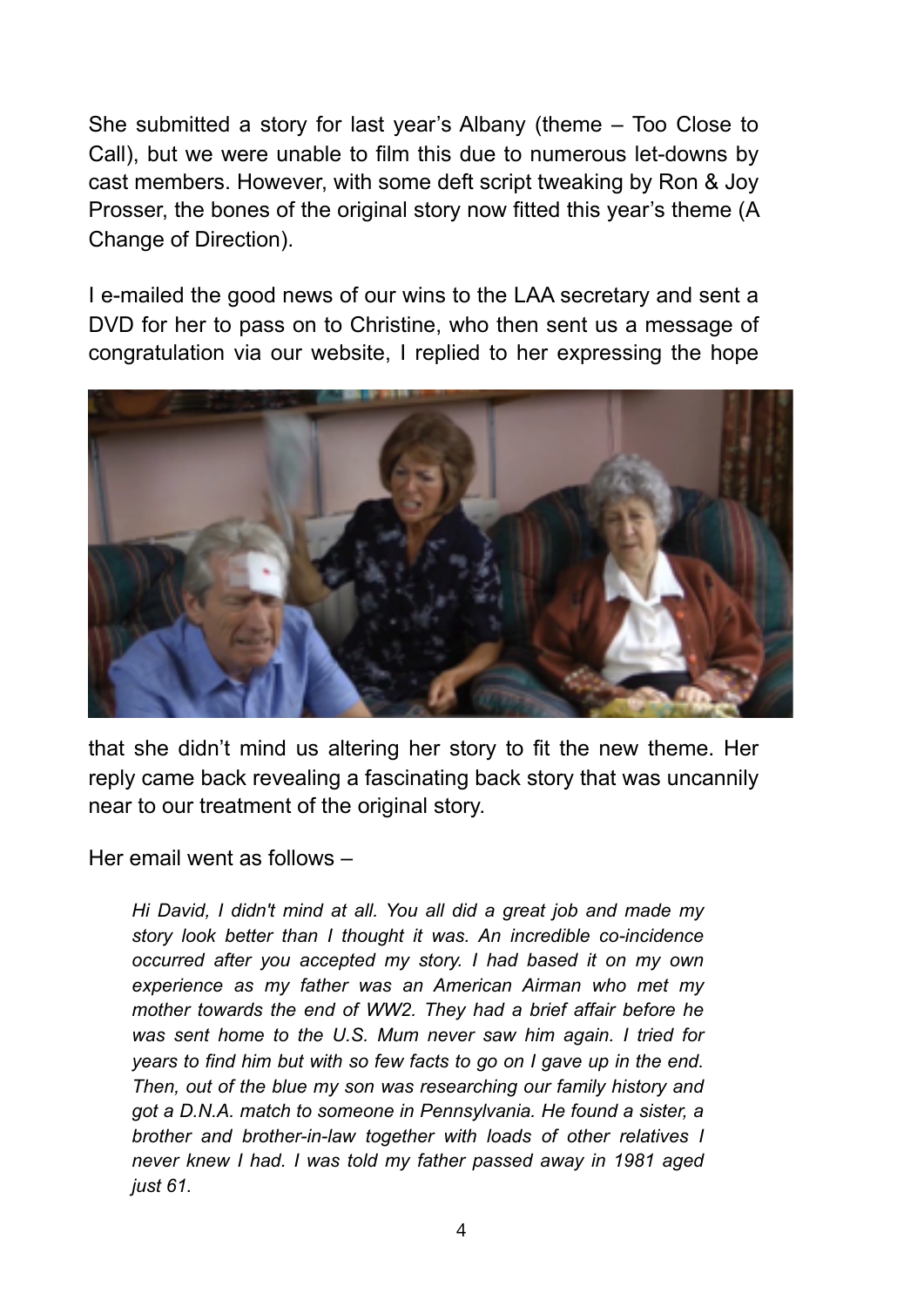*We all met up in London in September last year. I felt an immediate connection to my sister. She is 10 years younger than me and a nurse practitioner in Pittsburgh. To accept me the way she did is evidence of her generosity and kindness. It must have been an awful shock at first; G.I. Trace contacted her on our behalf.* 

*The outcome of all this is my daughter and I were supposed to go to Pittsburgh this September when my sister and her husband would take us to my Dad's grave in Clearfield. Then the Pandemic came. Now we are trying to get there in April 2021. It's a long shot I know but I'm 74*  and I don't have the time to hang around. All I want is to put some *flowers on Dad's grave and complete the circle of my life.* 

*I am happy for you to share my story. I feel absolute joy that I found my Father though sad he has passed away.* 

*Hope you have a great Christmas and a Covid Free New Year Best Wishes Christine* 

Then Christine wished us a great Christmas and Covid free new year.

#### Well, with the help of the vaccine we are working on the latter.

### **Alan Early Competition 2021**

Although the competition won't be held until November, now is the time to start planning your entry. As always the competition is for a film of no more than 5 minutes in duration, and made to a theme. This year's theme is "My Collection".

Most of us have collected something at one time or another, and with another uncertain year ahead, we may not be travelling far from home. It might therefore be an ideal time to make a film about your collection, and tell us all about your obsession!

For those looking for inspiration I have another suggestion. I still have the green screen material that was shot in the club room a couple of years ago. One of the talks was given by Ray who told us about the collection of cars he has owned over the years. If you would like to have a go at editing this footage, and substituting different backgrounds, let me know and I'll gladly send you a file to work on.

Rod